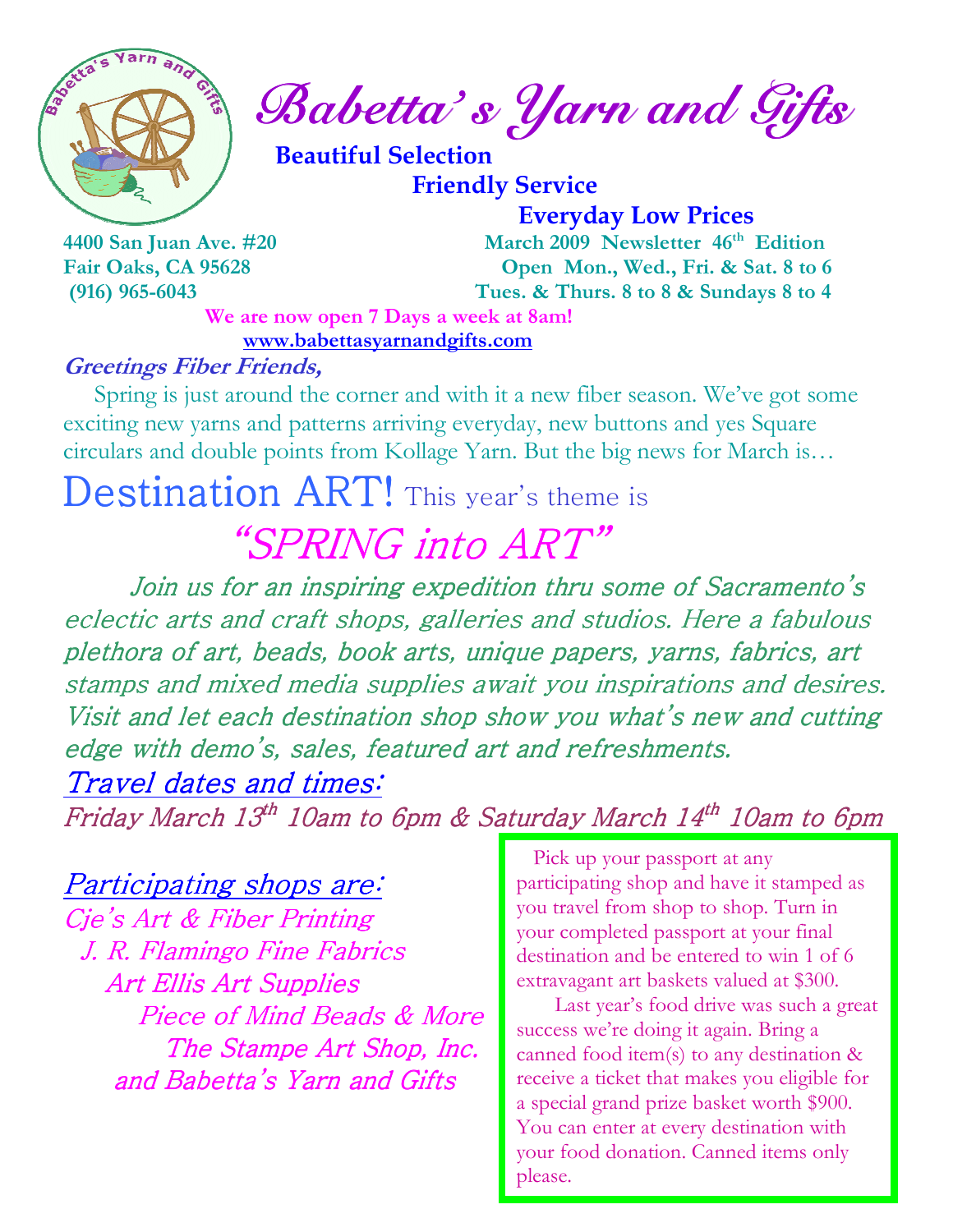Remember April 5<sup>th</sup> at noon Babetta's is hosting a book signing with our local knitting celebrity

Lorna Miser Founder of Lorna's Laces.

Lorna's new book "FAITH, HOPE, LOVE, Knitting" will be available and of course we'll be serving refreshments. I hope lots of you can make it to show Lorna our support and thank her for sharing her wondrous talents with us.

## What's New?

 Knitting patterns from Knitting at Noon, Lots of Shawl Pins and Buttons, Kollage's Square knitting needles & crochet hooks, Patterns and Spring yarns from Tahki/Stacy Charles, Hand painted Merino Lace from Aurora yarns, Lots of Crochet cotton, Afghan kits, Poems & Poems sock from Universal yarn, Flat Feet from Conjoined Creations, and wait until you see the new yarns from Plymouth. We've got Llama Cotton, Trabajos, Mushishi, Kudo, Encore sock, Baby Bunny, Ranch, Boku, Sockotta, and Fantasy Naturale. We've got lots of new Organic Yarns from all our companies.

Lace Knit-a-Long Night with Gustine from 6:30pm to 8pm on the 1st & 3rd Tuesday every month. March Dates are  $3^{rd}$   $\mathcal{A}$  17<sup>th</sup>; April Dates are 7<sup>th</sup>  $\mathcal{A}$  21<sup>st</sup> from 6:30pm – 8pm. Fee \$15. Those of you working on the Laminaria are welcome and Gustine will be working on the Forest Path Entrelac Lace Shawl. Call if you'd like to join –916-965-6043.

# Come sit and knit with our knitting group on the 1<sup>st</sup> & 3<sup>rd</sup> Sat. every month from 10am  $-$  2pm

Would you like to make newborn hats to donate to area Hospital Nurseries? Join the Fair Oaks Madhatters Knitting Group at Babetta's The second Thurs. of every month from 10am – 12pm upcoming dates are March 12 & April 9. You can drop off hats to donate if you can't make it to our meeting dates.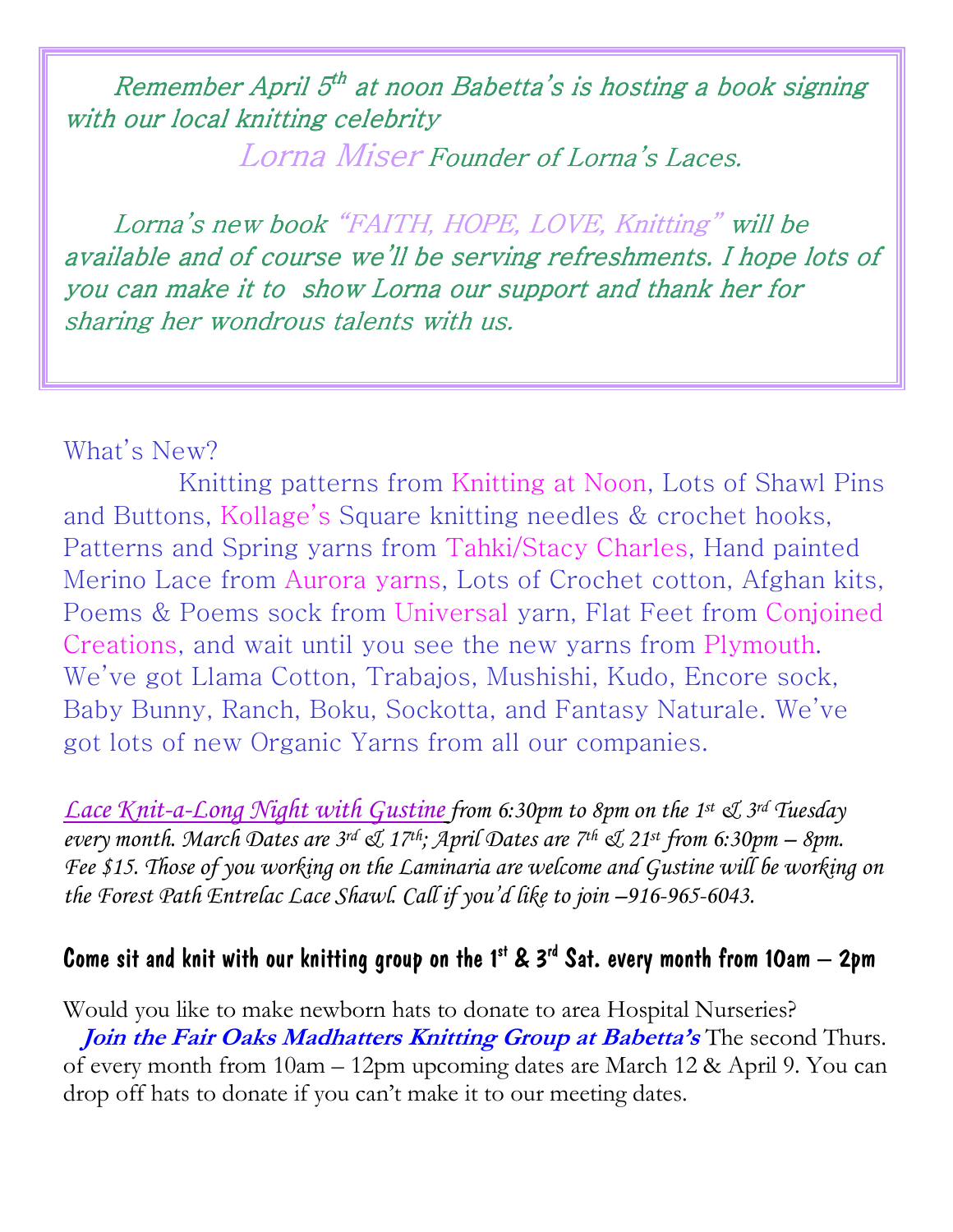# Classes for April 2009 at Babetta's

 In our project classes you can learn to knit anything from scarves to socks to felted purses to lace shawls to hats to sweaters. Pick your project and join in the fun. Our knitters inspire each other to try new things by sharing ideas and showing off their latest creation. Sign up for one of our classes and you will receive a coupon for %10 off your next purchase. If our class times aren't convenient we also offer private lessons in Knitting, Crochet, Spinning and Weaving by appointment.

\*Pre-registration is required as class sizes are limited. Please choose your dates carefully. Because of scheduling conflicts and complications, make-up classes will only be allowed under special circumstances and individual consideration.

#### Tuesdays April 7, 14 & 21

Knitting Project 6pm – 7:30pm fee \$40 Wednesdays April 8, 15 & 22 Knitting Project 1pm – 2:30pm fee \$40 Knitting Project 3:00pm- 4:30pm fee \$40 Thursday April 9, 16 & 23 Knitting Project 6pm – 7:30pm fee \$40 Saturdays April 4, 11 & 18 Crochet 11am – 12:30pm fee \$40 Knitting Project 2pm – 3:30pm fee \$40

Knitting Project 4pm – 5:30pm fee \$40.

Private Lessons Knitting or Crochet \$15 an hour and Group Knitting or Crochet Private lessons \$10 an hour per person. Spinning or weaving \$20 an hour and group rates are \$15 an hour per person.

# Free pattern for February 2009 Malabrigo Beret

### Materials:

1 skein Malabrigo Merino worsted, size 8 16" circulars and DPNs. Gauge: 4.5 stitches per inch

#### Sizes: 20" (22")

 Using 16" circulars, CO 84(96) stitches, PM and connect in the round being careful not to twist cast on. Work K2, P2 rib for 1", knit 1 round. Increase rounds  $1 - (k \ 14(16), m1)$  repeat around.

Round 2 and all even rounds knit.

Round  $3 - (k 15(17), m1)$  repeat around.

Round  $5 - (k \ 16(18), m1)$  repeat around.

Round  $7 - (k \ 17(19), m1)$  repeat around.

Round  $9 - (k \ 18(20), m1)$  repeat around.

Round  $11 - (k 19(21), m1)$  repeat around.

Round  $13 - (k 20(22), m1)$  repeat around.